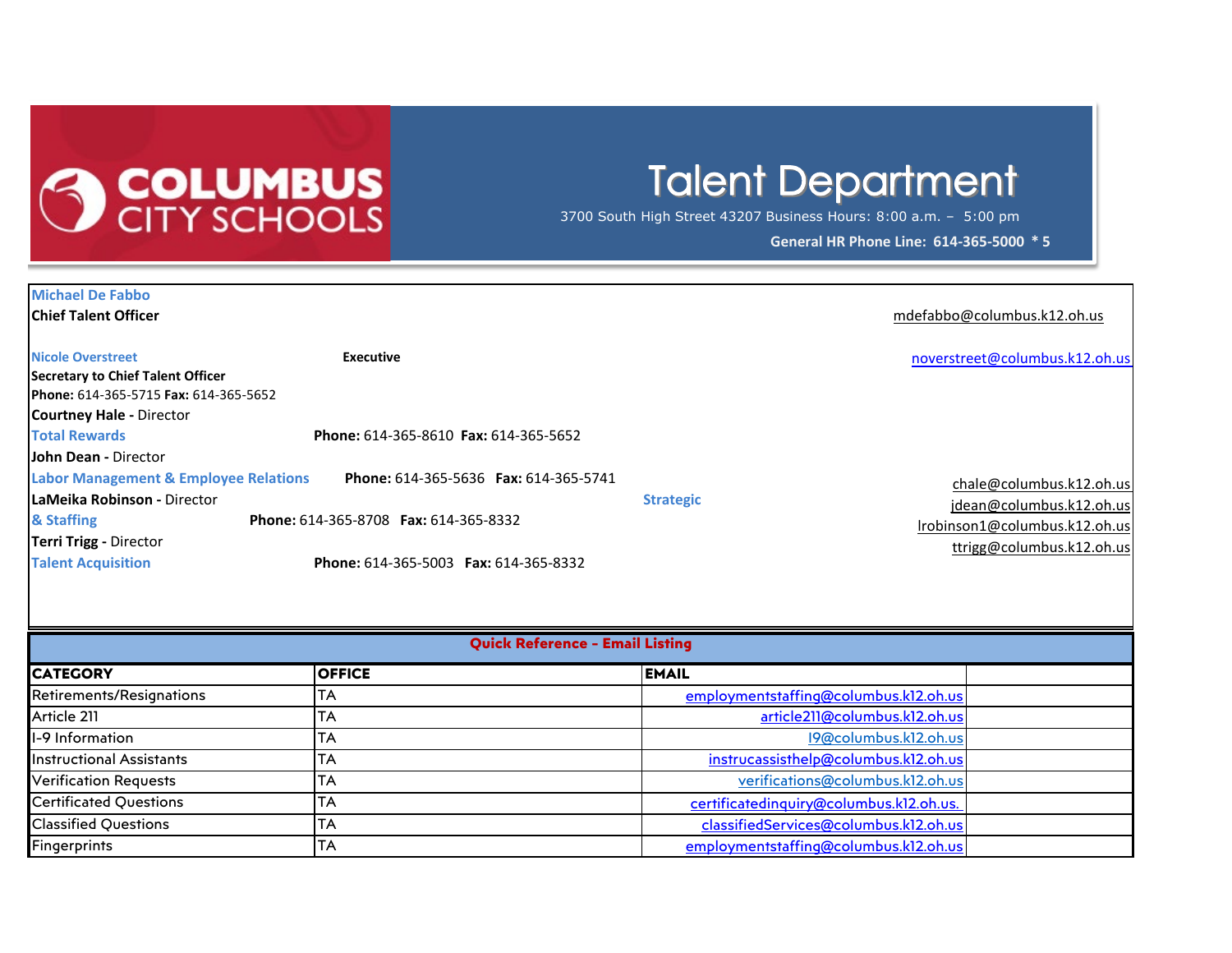| <b>Employee Relations</b>                                   |                      | <b>LMER</b>          |                                                                |                                                    | employeerelations@columbus.k12.oh.us                   |                                      |  |
|-------------------------------------------------------------|----------------------|----------------------|----------------------------------------------------------------|----------------------------------------------------|--------------------------------------------------------|--------------------------------------|--|
| <b>Benefits</b>                                             |                      | <b>TOTAL REWARDS</b> |                                                                |                                                    | Benefitquestions@columbus.k12.oh.us                    |                                      |  |
| <b>Contracts -Teachers/Administrators</b>                   |                      | <b>TOTAL REWARDS</b> |                                                                |                                                    | contractquestions@columbus.k12.oh.us                   |                                      |  |
| Leaves of Absence                                           |                      | <b>TOTAL REWARDS</b> |                                                                |                                                    | leavesofabsence@columbus.k12.oh.us                     |                                      |  |
| <b>Public Schools Works</b>                                 | <b>TOTAL REWARDS</b> |                      |                                                                |                                                    | PublicSchoolWorks@columbus.k12.oh.us                   |                                      |  |
| Substitute Employees                                        | <b>TOTAL REWARDS</b> |                      |                                                                |                                                    | sems@columbus.k12.oh.us                                |                                      |  |
| Work Place Injuries                                         | <b>TOTAL REWARDS</b> |                      |                                                                |                                                    | workplaceinjuries@columbus.k12.oh.us                   |                                      |  |
| HR Data & Systems                                           | HRD&S                |                      |                                                                |                                                    | HRIS@columbus.k12.oh.us                                |                                      |  |
| <b>Total Rewards - Courtney Hale, Director</b>              |                      |                      |                                                                |                                                    |                                                        |                                      |  |
| Julie Heitter, Manager (Benefits)                           |                      |                      |                                                                | Eric Ulas, Manager (Time Away)                     |                                                        |                                      |  |
| Mesha Bostic, Benefits Analyst                              |                      |                      |                                                                | Laurea Hendrick, Compensation Analyst              |                                                        |                                      |  |
| Jovonni Jeter, Benefits Analyst                             |                      |                      |                                                                |                                                    | Penny Roth, Worker's Compensation Coordinator          |                                      |  |
| Jean Slaughter, Human Resources Assistant I                 |                      |                      |                                                                |                                                    | Janet McCoy, Human Resources Assistant II (Leaves)     |                                      |  |
| Michelle Jones, Human Resources Representative              |                      |                      |                                                                |                                                    | LaNiya Harris-Hicks, Substitute Services Supervisor    |                                      |  |
| Twilla Cole, Wellness Secretary                             |                      |                      |                                                                |                                                    | Maribel Richardson, Human Resources Assistant I (SEMS) |                                      |  |
|                                                             |                      |                      |                                                                | Juwana Steele, Human Resources Assistant II (SEMS) |                                                        |                                      |  |
|                                                             |                      |                      | Adrianne Thomas, Human Resources Assistant Substitute (Leaves) |                                                    |                                                        |                                      |  |
|                                                             |                      |                      |                                                                | <b>BENEFITS</b>                                    |                                                        |                                      |  |
| <b>CATEGORY</b>                                             | <b>STAFF</b>         | <b>PHONE</b>         |                                                                | <b>FA</b>                                          | <b>EMAIL</b>                                           |                                      |  |
| Benefits Deductions, Enrollment &                           | Benefits             | 614-365-6475         |                                                                | 614-365-4044                                       |                                                        | Benefitquestions@columbus.k12.oh.us  |  |
| <b>Terminations</b>                                         |                      |                      |                                                                |                                                    |                                                        |                                      |  |
|                                                             | <b>Benefits</b>      | 614-365-6475         |                                                                |                                                    |                                                        |                                      |  |
| <b>Child Support (National Medical</b>                      |                      |                      |                                                                | 614-365-4044                                       |                                                        |                                      |  |
| Support Orders)                                             |                      |                      |                                                                |                                                    |                                                        | Benefitquestions@columbus.k12.oh.us  |  |
| <b>Benefits Customer Service</b>                            | <b>Benefits</b>      | 614-365-6477         |                                                                | 614-365-4044                                       |                                                        | tcausey@columbus.k12.oh.us           |  |
| <b>Claims Resolutions</b>                                   | <b>Benefits</b>      | 614-365-6475         |                                                                | 614-365-4044                                       |                                                        | Benefitquestions@columbus.k12.oh.us  |  |
| <b>COBRA/Benefits Continuation</b>                          | <b>Benefits</b>      | 614-365-6475         |                                                                | 614-365-4044                                       |                                                        | Benefitquestions@columbus.k12.oh.us  |  |
| <b>Voluntary Benefits</b>                                   | <b>Benefits</b>      | 614-365-6475         |                                                                | 614-365-4044                                       |                                                        |                                      |  |
|                                                             |                      |                      |                                                                | <b>TOTAL REWARDS</b>                               |                                                        | Benefitquestions@columbus.k12.oh.us  |  |
| <b>CATEGORY</b>                                             | <b>STAFF</b>         |                      | <b>PHONE</b>                                                   | <b>FA</b>                                          | <b>EMAIL</b>                                           |                                      |  |
| <b>Contract Info (Continuing</b>                            | <b>Total Rewards</b> | 380-997-3137         |                                                                | 614-365-4044                                       |                                                        | ContractQuestions@columbus.k12.oh.us |  |
| <b>Contract-see Talent Acquisitions)</b>                    |                      |                      |                                                                |                                                    |                                                        |                                      |  |
| Employee Assistance Program                                 | <b>Total Rewards</b> | 380-997-3137         |                                                                | 614-365-4044                                       |                                                        | miciones@columbus.k12.oh.us          |  |
| <b>Fitness For Duty</b><br>Performance Evaluations for non- | <b>Total Rewards</b> | 614-365-5636         |                                                                | 614-365-4044                                       |                                                        | eulas@columbus.k12.oh.us             |  |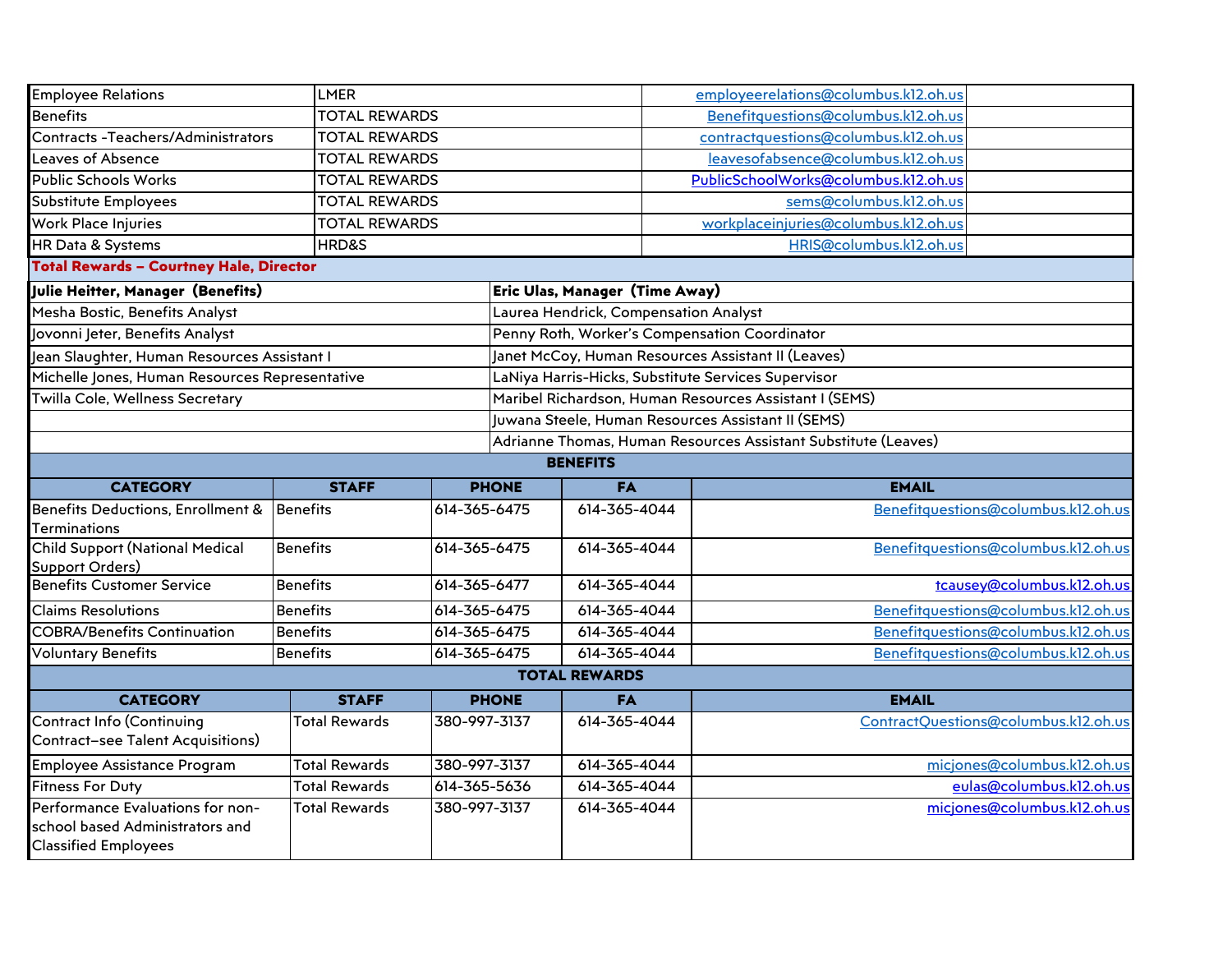| <b>Professional Leaves</b>                                   | <b>Total Rewards</b>                 | 380-997-3137 |                                             | 614-365-4044                                  | ProfessionalLeaves@columbus.k12.oh.us |  |  |
|--------------------------------------------------------------|--------------------------------------|--------------|---------------------------------------------|-----------------------------------------------|---------------------------------------|--|--|
| Public School Works (PSW)                                    | <b>Total Rewards</b>                 | 380-997-3137 |                                             | 614-365-4044                                  | PublicSchoolWorks@columbus.k12.oh.us  |  |  |
| <b>Tuition Reimbursement</b>                                 | <b>Total Rewards</b><br>380-997-3137 |              |                                             | 614-365-4044                                  | micjones@columbus.k12.oh.us           |  |  |
|                                                              |                                      |              |                                             | <b>TIME AWAY</b>                              |                                       |  |  |
| <b>CATEGORY</b>                                              | <b>STAFF</b>                         | <b>PHONE</b> |                                             | <b>FA</b>                                     | <b>EMAIL</b>                          |  |  |
| Catastrophic Leave/Donation-<br>Certificated                 | Leaves Management                    | 614-365-6791 |                                             | 614-365-4044                                  | leavesofabsence@columbus.k12.oh.us    |  |  |
| Catastrophic Leave/Donation-<br>Classified                   | Leaves Management                    | 614-365-6791 |                                             | 614-365-4044                                  | leavesofabsence@columbus.k12.oh.us    |  |  |
| Jury Duty                                                    | Leaves Management                    | 614-365-6791 |                                             | 614-365-4044                                  | leavesofabsence@columbus.k12.oh.us    |  |  |
| Medical Leave & FMLA                                         | Leaves Management                    | 614-365-6791 |                                             | 614-365-4044                                  | leavesofabsence@columbus.k12.oh.us    |  |  |
| <b>Educational Leave</b>                                     | Leaves Management                    | 614-365-6791 |                                             | 614-365-5652                                  | Imccoy4227@columbus.k12.oh.us         |  |  |
| Religious Leave                                              | Leaves Management                    | 614-365-6791 |                                             | 614-365-4044                                  | leavesofabsence@columbus.k12.oh.us    |  |  |
| <b>Union Leaves</b>                                          | Leaves Management                    | 614-365-6791 |                                             | 614-365-4044                                  | leavesofabsence@columbus.k12.oh.us    |  |  |
|                                                              |                                      |              |                                             | SUBSTITUTE EMPLOYEES MANAGEMENT SYSTEM        |                                       |  |  |
| <b>CATEGORY</b>                                              | <b>STAFF</b>                         | <b>PHONE</b> |                                             | <b>FAX</b>                                    | <b>EMAIL</b>                          |  |  |
| Substitute Employee Management<br>System (SEMS)              | <b>SEMS</b>                          | 614-365-5080 |                                             | 614-365-5885                                  | sems@columbus.k12.oh.us               |  |  |
| Substitute Performance Report                                | <b>SEMS</b>                          | 614-365-5080 |                                             | 614-365-5885                                  | sems@columbus.k12.oh.us               |  |  |
|                                                              |                                      |              |                                             | <b>WORKER'S COMPENSATION</b>                  |                                       |  |  |
| <b>CATEGORY</b>                                              | <b>STAFF</b>                         | <b>PHONE</b> |                                             | <b>FAX</b>                                    | <b>EMAIL</b>                          |  |  |
| <b>Injury Reporting</b>                                      | Worker's Comp<br>Coordinator         | 614-365-6448 |                                             | 614-365-4044                                  | workplaceinjuries@columbus.k12.oh.us  |  |  |
| <b>OSHA/PERRP Reports</b>                                    | Worker's Comp<br>Coordinator         | 614-365-6448 |                                             | 614-365-4044                                  | workplaceinjuries@columbus.k12.oh.us  |  |  |
| <b>Worker's Compensation</b>                                 | Worker's Comp<br>Coordinator         | 614-365-6448 |                                             | 614-365-4044                                  | workplaceinjuries@columbus.k12.oh.us  |  |  |
| <b>STRATEGIC &amp; STAFFING - LAMEIKA ROBINSON, DIRECTOR</b> |                                      |              |                                             |                                               |                                       |  |  |
| <b>Vacant, HR Data &amp; Systems Manager</b>                 |                                      |              |                                             | Ebony McShan, Manager (Classified)            |                                       |  |  |
| Papa Anne, HR Data Analytics Specialist                      |                                      |              | Natosha Hardin, Human Resources Assistant I |                                               |                                       |  |  |
| Alexandre Meldaus-Crockett, Human Resources Assistant II     |                                      |              | Rita Fisher, Human Resources Assistant II   |                                               |                                       |  |  |
|                                                              |                                      |              |                                             | Hannah Green, HR Generalist                   |                                       |  |  |
|                                                              |                                      |              |                                             | Traci Cox, Human Resources Assistant I        |                                       |  |  |
|                                                              |                                      |              |                                             | Leslie Butler, Human Resources Representative |                                       |  |  |
|                                                              |                                      |              |                                             | Anthony Crawford, HR Generalist               |                                       |  |  |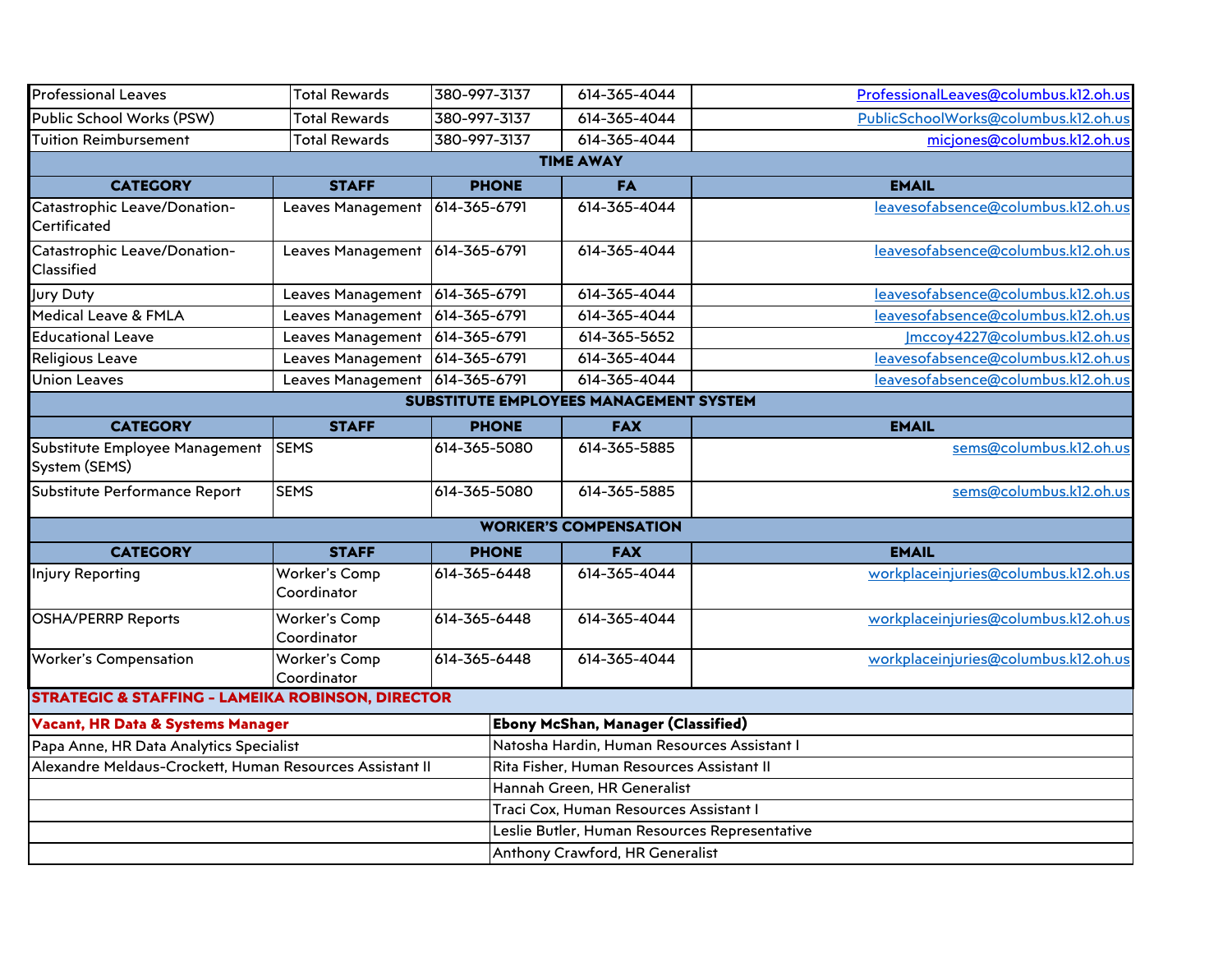| <b>CATEGORY</b>                                                        |               | <b>STAFF</b>                           | <b>PHONE</b> | <b>FAX</b>   |                            |  | <b>EMAIL</b>                              |
|------------------------------------------------------------------------|---------------|----------------------------------------|--------------|--------------|----------------------------|--|-------------------------------------------|
| <b>Access to MUNIS</b>                                                 |               | Munis Access Request                   |              |              |                            |  | CCS MunisSupport@columbus.k12.oh.us       |
|                                                                        | Form          |                                        |              |              |                            |  |                                           |
| <b>MUNIS</b> Issues Escalation                                         |               | Debra Winter Richards 513-310-3016     |              |              | 614-365-8332               |  | panne@columbus.k12.oh.us                  |
| <b>MUNIS HR Functional SME</b>                                         |               | <b>Alex Crockett</b><br>380-997-5187   |              |              | 614-365-8332               |  |                                           |
|                                                                        |               |                                        |              |              |                            |  | ameldauscrockett@columbus.k12.oh.us       |
| Reporting, Analytics, & Roster                                         | <b>CCSDAS</b> |                                        | 380-997-3145 |              | 614-365-8332               |  |                                           |
| Requests                                                               |               |                                        |              |              |                            |  |                                           |
| Supervisor and Org. Changes                                            |               | Debra Winter Richards 513-310-3016     |              | 614-365-8332 |                            |  | panne@columbus.k12.oh.us                  |
|                                                                        |               |                                        |              |              |                            |  |                                           |
| <b>TALX Administrator</b>                                              |               | Debra Winter Richards 513-310-3016     |              |              | 614-365-8332               |  |                                           |
|                                                                        |               |                                        |              |              |                            |  | panne@columbus.k12.oh.us                  |
| <b>LABOR MANAGEMENT &amp; EMPLOYEE RELATIONS - JOHN DEAN, DIRECTOR</b> |               |                                        |              |              |                            |  |                                           |
| Mary Anne Baum, Manager                                                |               | William Alverson, Investigator         |              |              |                            |  | <b>Brie Lewis, Supervisor</b>             |
| Dianne McLinn, Hearing Officer                                         |               | Andrea Barrett, Investigator           |              |              |                            |  | Jill Harlan, Supervisor                   |
| Jason Alison, Hearing Officer                                          |               | Phyllis Barrett Williams, Investigator |              |              |                            |  | Terri Ellis, Human Resources Assistant II |
|                                                                        |               | Maxine Eggleston, Investigator         |              |              |                            |  | Lisa Allen, Human Resources Assistant I   |
| <b>CATEGORY</b>                                                        | <b>STAFF</b>  |                                        | <b>PHONE</b> |              | <b>FAX</b>                 |  | <b>EMAIL</b>                              |
| <b>Administrative Offices Closed</b>                                   | <b>ER</b>     |                                        | 614-365-5636 |              | 614-365-5741               |  | employeerelations@columbus.k12.oh.us      |
| Allegations of Abuse                                                   | <b>ER</b>     |                                        | 614-365-5636 |              | 614-365-5741               |  | employeerelations@columbus.k12.oh.us      |
| <b>CEA Contract Concerns</b>                                           | ER            |                                        | 614-365-5636 |              | 614-365-5741               |  | employeerelations@columbus.k12.oh.us      |
| <b>Disciplinary Files</b>                                              | ER            |                                        | 614-365-5636 |              | 614-365-5741               |  | employeerelations@columbus.k12.oh.us      |
| Drug and Alcohol Concerns                                              | <b>ER</b>     |                                        | 614-365-5636 |              | 614-365-5741               |  | employeerelations@columbus.k12.oh.us      |
| <b>Drug Testing Program</b>                                            | ER            |                                        | 614-365-5636 |              | 614-365-5741               |  | employeerelations@columbus.k12.oh.us      |
| <b>Employee Discipline</b>                                             | ER            |                                        | 614-365-5636 |              | 614-365-5741               |  | employeerelations@columbus.k12.oh.us      |
| <b>Employee Misconduct</b>                                             | ER            |                                        | 614-365-5636 |              | 614-365-5741               |  | employeerelations@columbus.k12.oh.us      |
| Grievances                                                             | ER            |                                        | 614-365-5636 |              | 614-365-5741               |  | employeerelations@columbus.k12.oh.us      |
| <b>Investigations of Misconduct</b>                                    | ER            |                                        | 614-365-5636 |              | 614-365-5741               |  | employeerelations@columbus.k12.oh.us      |
| <b>OAPSE Contract Concerns</b>                                         | ER            |                                        | 614-365-5636 |              | 614-365-5741               |  | employeerelations@columbus.k12.oh.us      |
| <b>Unemployment Claims</b>                                             | <b>ER</b>     |                                        | 614-365-5637 | 614-365-5741 |                            |  | employeerelations@columbus.k12.oh.us      |
| <b>Performance Based Incentives</b>                                    | ER            | 614-365-5636                           |              |              | 614-365-5741               |  | employeerelations@columbus.k12.oh.us      |
| <b>TALENT ACQUISITION - TERRI TRIGG, DIRECTOR</b>                      |               |                                        |              |              |                            |  |                                           |
| <b>Kimberley Glover, Manager</b>                                       |               |                                        |              |              | Melissa Neely, Recruiter   |  |                                           |
| Alicia Reynolds, HR Generalist                                         |               |                                        |              |              | Tim Yanok, HR Generalist   |  |                                           |
| Tanisha Swan, HR Generalist                                            |               |                                        |              |              | Amanda Hill, HR Generalist |  |                                           |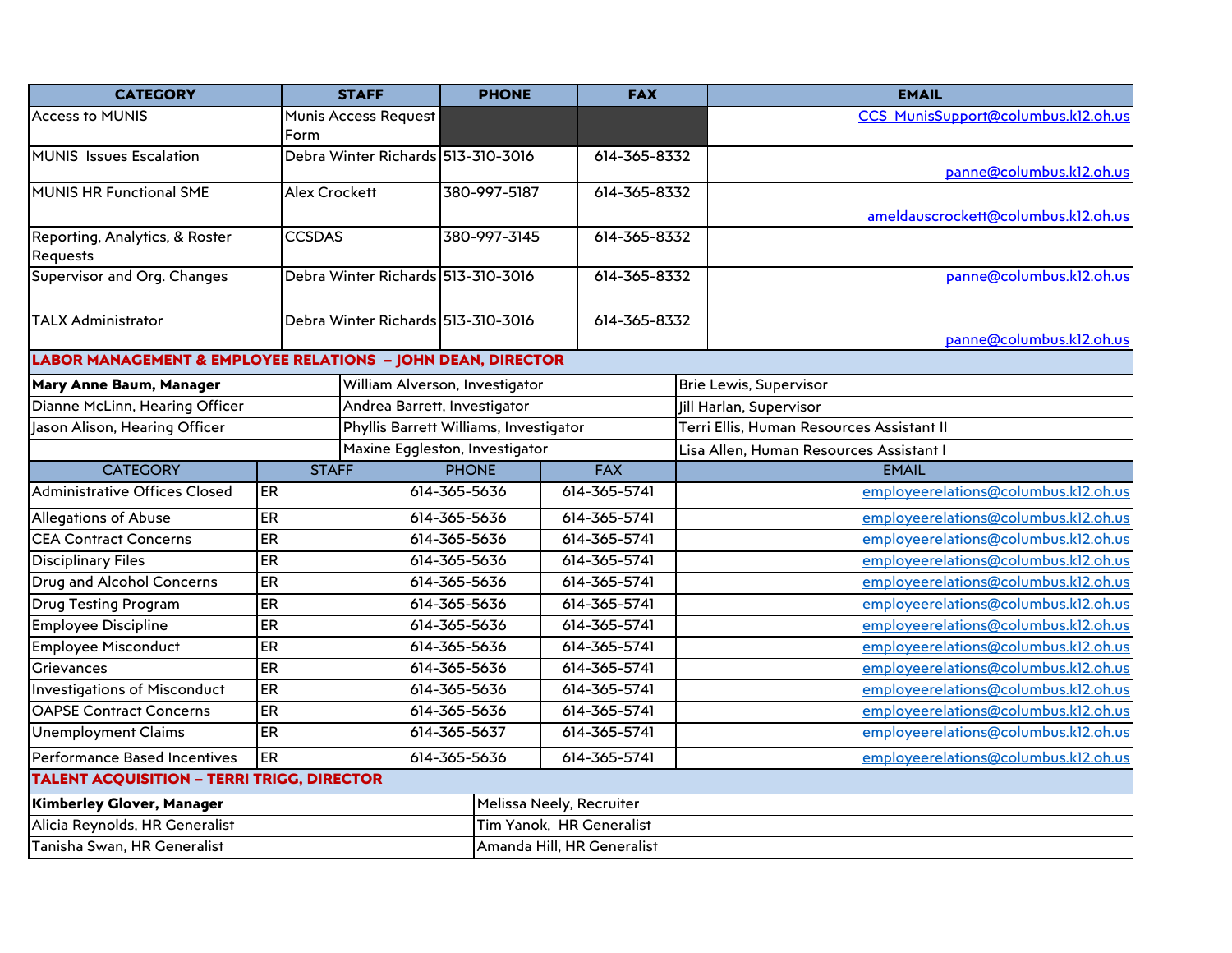| <b>CERTIFICATED TALENT</b>                                                                                 |                              |              |                          |                                                    |  |  |  |
|------------------------------------------------------------------------------------------------------------|------------------------------|--------------|--------------------------|----------------------------------------------------|--|--|--|
| <b>CATEGORY</b>                                                                                            | <b>STAFF</b>                 | <b>PHONE</b> | <b>FAX</b>               | <b>EMAIL</b>                                       |  |  |  |
| Article 211 Process                                                                                        | LaMeika Robinson             | 614-365-8708 | 614-365-8332             | Irobinson1@columbus.k12.oh.us                      |  |  |  |
| <b>Certificated Processing</b>                                                                             | Anthony Crawford             | 614-365-5651 | 614-365-8332             | acrawford@columbus.k12.oh.us                       |  |  |  |
| Certificated - Job Share                                                                                   | Anthony Crawford             | 614-365-5651 | 614-365-8332             | Article211@columbus.k12.oh.us                      |  |  |  |
| Certificated - Job Share                                                                                   | Anthony Crawford             | 614-365-5609 | 614-365-8332             | Article211@columbus.k12.oh.us                      |  |  |  |
| <b>Continuing Contract</b><br><b>Eligibility</b>                                                           | Leslie Butler                | 614-365-6680 | 614-365-8332             | Ibutler@columbus.k12.oh.us                         |  |  |  |
| <b>Instructional Assistants</b>                                                                            | Natosha Hardin               | 614-365-5859 | 614-365-8332             | nhardin@columbus.k12.oh.us                         |  |  |  |
| Licensure & Renewal                                                                                        | Leslie Butler                | 614-365-6680 | 614-365-8332             | Ibutler@columbus.k12.oh.us                         |  |  |  |
| Salary Increases -<br>Certificated                                                                         | Anthony Crawford             | 614-365-5651 | 614-365-8332             | acrawford@columbus.k12.oh.us                       |  |  |  |
| <b>Recruitment (Certificated)</b>                                                                          | LaMeika Robinson             | 614-365-8708 | 614-365-8332             | Irobinson1@columbus.k12.oh.us                      |  |  |  |
|                                                                                                            |                              |              | <b>CLASSIFIED TALENT</b> |                                                    |  |  |  |
| <b>CATEGORY</b>                                                                                            | <b>STAFF</b>                 | <b>PHONE</b> | <b>FAX</b>               | <b>EMAIL</b>                                       |  |  |  |
| <b>Classified-Bus Drivers</b>                                                                              | <b>Nick Steyer</b>           | 614-365-5323 | 614-365-8332             | nsteyer@columbus.k12.oh.us                         |  |  |  |
| Classified-Custodians                                                                                      | <b>Rita Fisher</b>           | 614-365-5759 | 614-365-8332             | rfisher902@columbus.k12.oh.us                      |  |  |  |
| Classified-Food Service                                                                                    | Allison Begue                | 380-997-2281 | 614-365-8332             | abeque@columbus.k12.oh.us                          |  |  |  |
| <b>Classified-Secretaries</b>                                                                              | Allison Begue                | 380-997-2281 | 614-365-8332             | abeque@columbus.k12.oh.us                          |  |  |  |
| Classified Civil Service (job<br>postings, applications, review,<br>testing, eligible lists,<br>job audits | Amanda Hill                  | 614-365-5774 | 614-365-8332             | ClassifiedServices@columbus.k12.oh.us              |  |  |  |
| <b>Instructional Assistants</b>                                                                            | Natosha Hardin               | 614-365-5859 | 614-365-8332             | instrucassisthelp@columbus.k12.oh.us               |  |  |  |
| Recruitment (Classifed)                                                                                    | Ebony McShan                 | 380-997-3140 | 614-365-8332             | emcshan@columbus.k12.oh.us                         |  |  |  |
|                                                                                                            |                              |              | <b>TALENT AQUISITION</b> |                                                    |  |  |  |
| <b>CATEGORY</b>                                                                                            | <b>STAFF</b>                 | <b>PHONE</b> | <b>FAX</b>               | <b>EMAIL</b>                                       |  |  |  |
| Address Change                                                                                             | <b>Employee Self-Service</b> | N/A          | N/A                      | https://columbus.munisselfservice.com/default.aspx |  |  |  |
| <b>Allocations</b>                                                                                         | <b>Nick Steyer</b>           | 614-365-5323 | 614-365-8332             | nsteyer@columbus.k12.oh.us                         |  |  |  |
| <b>Deceased Employee</b><br>Notification                                                                   | <b>Nick Steyer</b>           | 614-365-5602 | 614-365-8332             | lallen2@columbus.k12.oh.us                         |  |  |  |
| <b>Employee Eligibility</b><br>Verification                                                                | Leslie Butler                | 614-365-5602 | 614-365-8746             | lallen2@columbus.k12.oh.us                         |  |  |  |
| <b>Employment Verifications</b>                                                                            | Leslie Butler                | 614-365-5602 | 614-365-8746             | verifications@columbus.k12.oh.us                   |  |  |  |